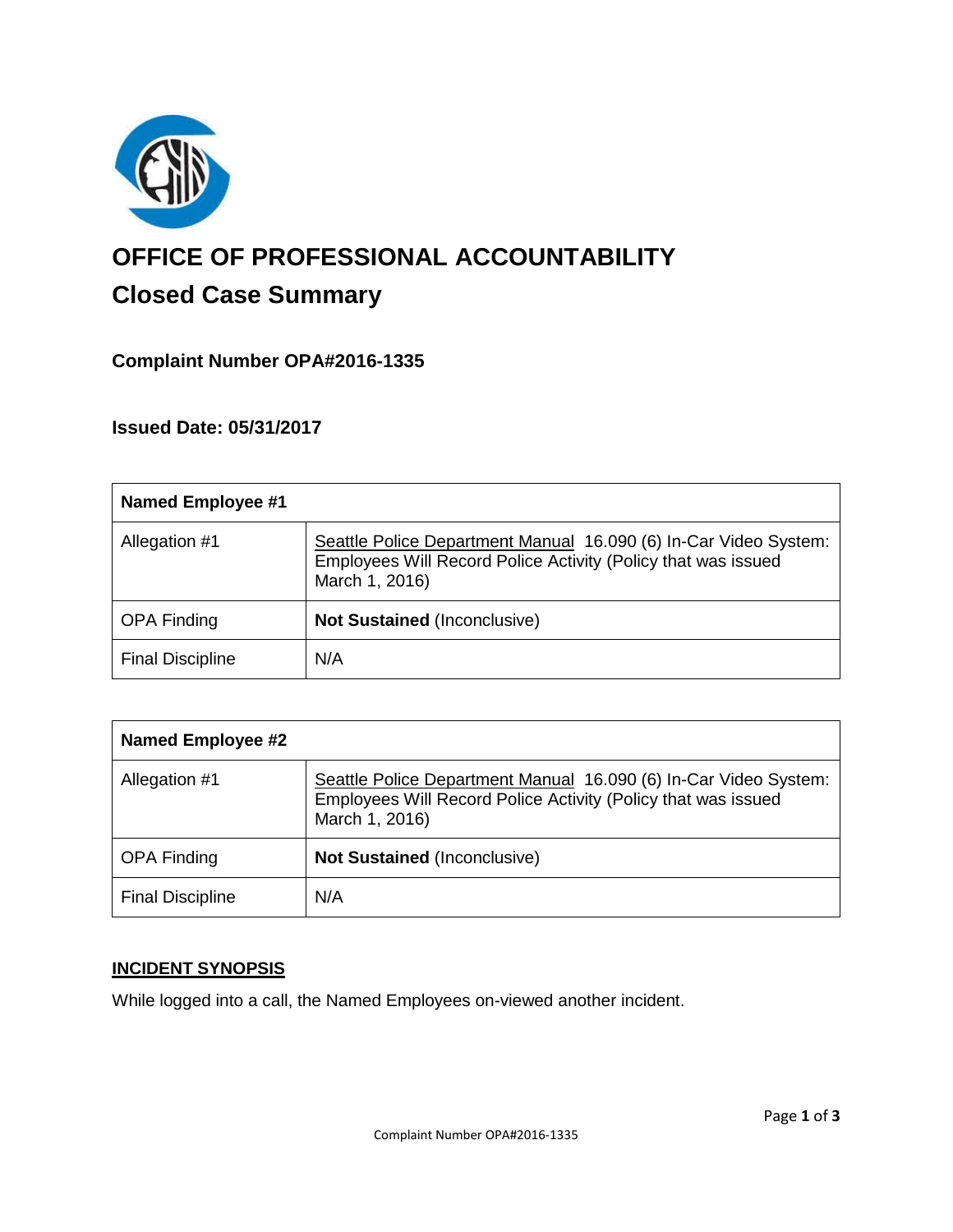#### **COMPLAINT**

The complainant, a supervisor within the Department, alleged that the Named Employees may have violated SPD policy when they did not record police activity. The Named Employees ended contact with a subject and terminated In-Car Video (ICV), but later re-contacted the subject to execute a warrant arrest without activating ICV.

#### **INVESTIGATION**

The OPA investigation included the following actions:

- 1. Review of the complaint memo
- 2. Review of In-Car Videos (ICV)
- 3. Search for and review of all relevant records and other evidence
- 4. Interviews of SPD employees

### **ANALYSIS AND CONCLUSION**

Named Employee #1 told OPA he thought his partner in a two-person vehicle (Named Employee #2) had started the ICV before they got out of their police car to approach the subject who was wanted for a warrant. The evidence showed no ICV recording was created by either officer for this police activity. Named Employee #1 also told OPA that he believed it was possible that the ICV system was still processing a long recording from the incident the two officers had just completed and that this may have prevented the ICV system from activating the record function when it was pressed. OPA contacted SPD IT and learned that the processing of a previously recorded video can interfere with the system's ability to begin a new recording. After reviewing all the evidence and interviews from the OPA investigation, the OPA Director was unable to find a preponderance of evidence to prove whether or not one of the two Named Employees was prevented from starting the ICV record function due to a technical problem.

Named Employee #2 told OPA she thought she had started the ICV by pushing the button on her portable microphone as she and her partner (Named Employee #1) got out of their police car to approach the subject who was wanted for a warrant. The evidence showed no ICV recording was created by either officer for this police activity. Named Employee #2 could offer no explanation why the ICV system did not start recording when she pushed the button. After reviewing all the evidence and interviews from the OPA investigation, the OPA Director was unable to find a preponderance of evidence to prove whether or not one of the two Named Employees was prevented from starting the ICV record function due to a technical problem.